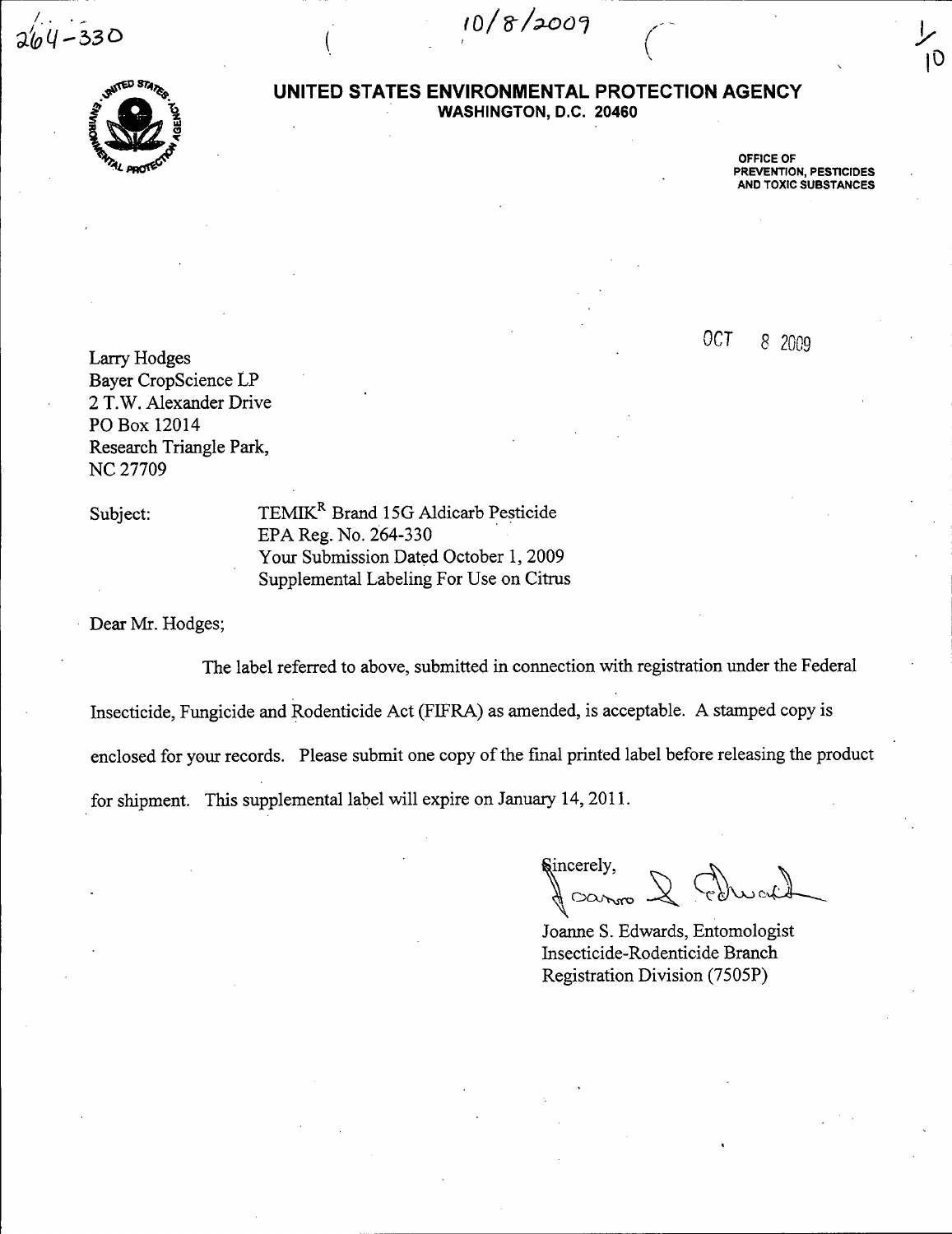

Bayer CropScience LP P.O. Box 12014 2 T.W. Alexander Drive Research Triangle Park, North Carolina 27709 1-866-99BAYER (1-866-992-2937) http://www.bayercropscienceus.com

| TEMIK <sup>®</sup> brand 15G Aldicarb Pestic <sup>10</sup> A C C E P T E D                                                                              |            |  |
|---------------------------------------------------------------------------------------------------------------------------------------------------------|------------|--|
| EPA Reg. No. 264-330                                                                                                                                    | OCT 8 2009 |  |
| Use Directions for Various Updates as an<br>entitle Act, for the periodic Act of the periodic state of the periodic<br>EPA Reg. No. $\frac{3}{6}k + 33$ |            |  |

# Supplemental Label

This label for TEMIK<sup>®</sup> brand 15G Aldicarb Pesticide expires on January 14, 2011 and must not be distributed or used after this date.

<u>RESTRICTED USE PESTICIDE</u>

DUE TO ACUTE ORAL TOXICITY and TO GROUND WATER CONTAMINATION

For retail sale to and use only by Certified Applicators or persons under the direct supervision of a Certified Applicator, and only for those uses covered by the Certified Applicator's certification.

# TEMIK® brand 15G AlDICARB PESTICIDE

For Control of Certain Insects, Mites, and Nematodes

ACTIVE INGREDIENT:Aldicarb [2~methyl-2-(methylthio) propion aldehyde O-(methylcarbamoyl)oxime] .......................... 15% INERT INGREDIENTS: ................................................................. . ....................................................................................... 85%

EPA Reg. No. 264-330 EPA Est. No. 2S4-GA-01

 $\mathbb{X}$ 



# **KEEP OUT OF REACH OF CHILDREN**

# DANGER POISON



Si usted no entiende la etiqueta, busque a alguien para que se la explique a usted en detalle. (If you do not understand the label, find someone to explain it to you in detail.)

For MEDICAL And TRANSPORTATION Emergencies ONLY Call 24 Hours A Day 1-800-334-7577

For PRODUCT USE Information Call 1-866-99BAYER (1-866-992-2937)

|                                   | <b>FIRST AID</b>                                                                                                                   |
|-----------------------------------|------------------------------------------------------------------------------------------------------------------------------------|
| IF SWALLOWED:                     | Immediately call a poison control center or doctor for treatment advice.<br>$\bullet$                                              |
|                                   | Do not induce vomiting unless told to do so by a poison control center or doctor.<br>٠                                             |
|                                   | Have person sip a glass of water if able to swallow.<br>٠                                                                          |
|                                   | Do not give anything by mouth to an unconscious person.<br>٠                                                                       |
| IF IN EYES:                       | Hold eye open and rinse slowly and gently with water for 15-20 minutes.<br>٠                                                       |
|                                   | Remove contact lenses, if present, after the first 5 minutes, then continue rinsing.<br>٠                                          |
|                                   | Call a poison control center or doctor for treatment advice.<br>٠                                                                  |
| IF ON SKIN OR<br><b>CLOTHING:</b> | Take off contaminated clothing.<br>٠                                                                                               |
|                                   | Rinse skin immediately with plenty of water for 15-20 minutes.<br>٠                                                                |
|                                   | Call a poison control center or doctor for treatment advice.                                                                       |
| IF INHALED:                       | Move person to fresh air.<br>٠                                                                                                     |
|                                   | If person is not breathing, call 911 or an ambulance, then give artificial respiration, preferably mouth-to-<br>mouth if possible. |
|                                   | Call a poison control center or doctor for further treatment advice.                                                               |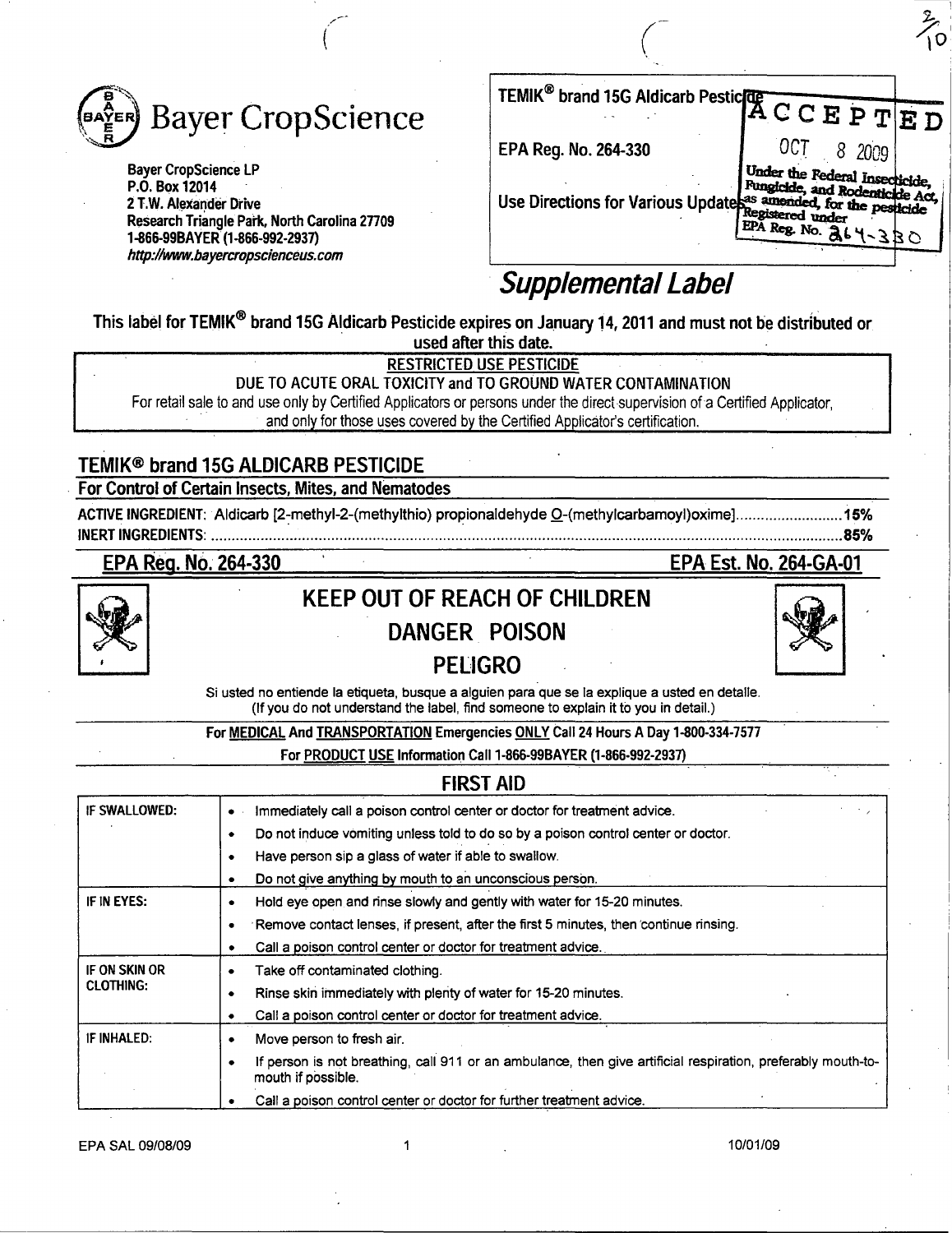### For MEDICAL Emergencies Call 24 Hours A Day 1-800-334-7577.

 $($ 

#### Have the product container or label with you when calling a poison control.center or doctor or going for treatment.

#### Aldicarb is a N-methyl carbamate.

#### MEDICAL INFORMATION

Contact a physician immediately in all cases of suspected poisoning. Illness may be produced rapidly following overexposure to TEMIK brand 15G Aldicarb Pesticide. If breathing stops, establish an airway and start artificial respiration, and provide oxygen. Make certain to remove all sources of continuing contamination. Remove clothing and wash skin and hair immediately with large amounts of water. Transport the patient to a physician or hospital immediately and SHOW A COpy OF THIS LABEL TO THE PHYSICIAN. If poisoning is suspected in animals, contact a veterinarian.

#### ANTIDOTE STATEMENT

ATROPINE SULFATE IS HIGHLY EFFECTIVE AS AN ANTIDOTE. See NOTE TO PHYSICIAN.

NOTE TO PHYSICIAN: TEMIK brand 15G Aldicarb Pesticide is a n-methyl carbamate insecticide which is a cholinesterase inhibitor. Overexposure to this substance may cause toxic signs and symptoms due to stimulation of the cholinergic nervous system. These effects of overexposure are spontaneously and rapidly reversible: .

Gastric lavage may be used if this product has been swallowed. TEMIK brand 15G Aldicarb Pesticide poisoning may occur rapidly after ingestion and prompt removal of stomach contents is indicated.

Specific treatment consists of the administration of parenteral atropine sulfate. Caution. should be exercised to prevent overatropinization. Mild cases may be given 1 to 2 mg intramuscularly every 10 minutes until full atropinization has been achieved and repeated thereafter whenever symptoms reappear. Severe cases should be given 2 to 4 mg intravenously every 10 minutes until the patient is fully atropinized, then intramuscularly every 30 to 60 minutes as needed to maintain the effect for at least 12 hours. Dosages for children should be appropriately reduced. Complete recovery from overexposure is to be expected within 24.hours.

Narcotics and other sedatives should not be used. Further, drugs such as (pyridine-2-aldoxime methiodide) are NOT recommended unless organophosphate intoxication is also suggested.

To aid in confirmation of a diagnosis, urine samples must be obtained within 24 hours of exposure and immediately frozen. Analyses will be arranged by Bayer CropScience.

Consultation on therapy can be obtained at all hours by calling the Bayer CropScience emergency number: 1-800-334-7577.

# PRECAUTIONARY STATEMENTS

## HAZARDS TO HUMANS AND DOMESTIC ANIMALS DANGER

FATAL IF SWALLOWED. Causes cholinesterase inhibition. May be fatal or harmful by skin or eye contact or by breathing dust: Rapidly absorbed through skin or eyes. Do not get in eyes, on skin or on clothing. Do not breathe dust. Keep away from domestic animals.

Always stand up-wind from hopper when loading.

#### SIGNS AND SYMPTOMS OF OVEREXPOSURE:

Salivation, Muscle tremor, Nausea, Watery eyes, Difficult breathing, Vomiting, Pinpoint eye pupils, Excessive sweating, Diarrhea, Blurred vision, Abdominal cramps, Weakness, Headache.

In severe cases, convulsions, unconsciousness, and respiratory failure may occur.

### PERSONAL PROTECTIVE EQUIPMENT (PPE) FOR HANDLERS NOT USING CLOSED LOADING SYSTEMS

Some materials that are chemical-resistant to this product are made of any waterproof material. If you want more options, follow the instructions for category A on an EPA chemical-resistant category selection chart.

All loaders, applicators and other handlers must wear at a minimum coveralls overlong-sleeved shirts and long pants, chemicalresistant gloves made of any waterproof material, chemical-resistant footwear plus socks, and protective eyewear (goggles or face shield). In addition, loaders and handlers cleaning equipment or spills must wear: a chemical-resistant apron and a NIOSH-approved respirator with a dust/mist filter with the MSHA/NIOSH approval number prefix TC-21C or any N, R, P, or HE filter.

See Engineering Controls for additional options

#### PERSONAL PROTECTIVE EQUIPMENT (PPE) FOR TEMIK BRAND 15G ALDICARB PESTICIDE IN LOCK 'N LOAD AND SMARTBOX SYSTEMS

Some materials that are chemical-resistant to this product are made of any waterproof material. If you want more options, follow the instructions for category A on an EPA chemical-resistant category selection chart.

All loaders, applicators and other handlers must wear long-sleeved shirts and long pants and shoes plus socks. In addition, loaders and handlers cleaning equipment or spills must wear chemical-resistant gloves made of any waterproof material and a chemical-resistant apron.

EPA SAL 09/08/09 2 10/01/09

١Ò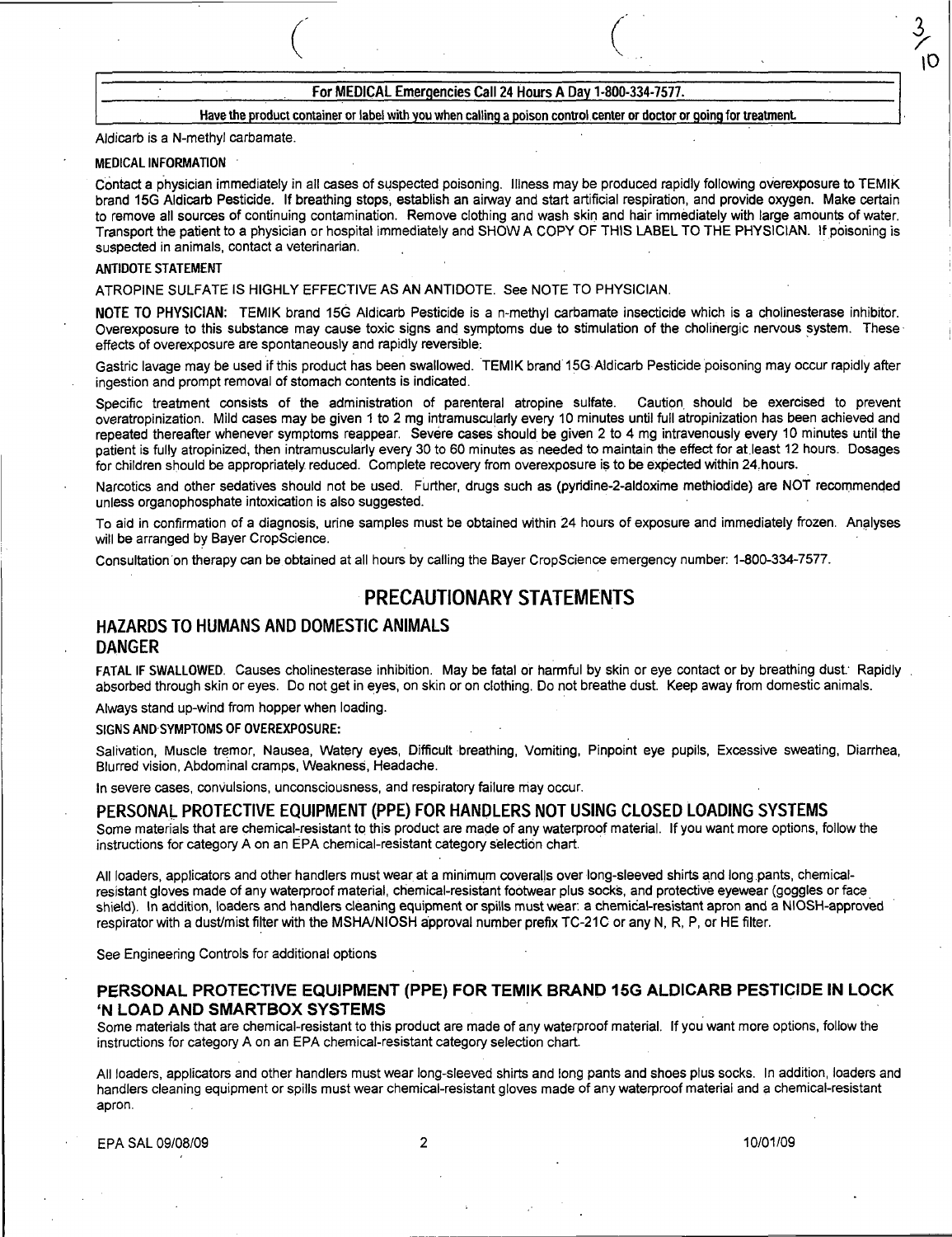See Engineering Controls for additional requirements.

#### USER SAFETY REQUIREMENTS

Follow manufacturer's instructions for cleaning/maintaining PPE. If no such instructions for washables exist, use detergent and hot water. Keep and wash PPE separately from other laundry.

(  $\mathbf{r}$ 

#### ENGINEERING CONTROLS FOR CLOSED LOADING·SYSTEMS

 $\bigg($ 

This product is formulated into Lock 'n Load and Smartbox systems that meet the definition of a closed loading system in the Worker Protection Standard for Agricultural Pesticides [40 CFR 170.240(d)(4)]. Loaders and applicators using the closed-system packaging must wear the personal protective equipment required in the PPE section of this label for loaders during loading and wear the personal protective equipment required in the PPE section of this label for applicators during applying. Loaders and applicators using the closedsystem packaging must be provided, have immediately available, and use in an emergency, such as a broken package, spill, or equipment breakdown, chemical-resistant gloves, chemical resistant apron, chemical-resistant footwear, protective eyewear; and a NIOSH-approved respirator with a dust/mist filter with the MSHA/NIOSH approval number prefix TC-21C or any N, R, P, or HE filter.

#### ENGINEERING CONTROLS FOR NON-CLoSED PACKAGING

Applicators using an enclosed cab that meets the definition in the Worker Protection Standard for Agricultural Pesticides [40 CFR 170.240(d)(5)] may wear reduced personal protective equipment provided they wear a long-sleeved shirt, long pants, shoes, and socks and, are provided, have immediately available, and use in an emergency, such as a broken package, spill, or equipment breakdown: chemi~l-resistant gloves, chemical resistant apron, chemical-resistant footwear, protective eyewear, and a NIOSH-approved respirator with a dust/mist filter with the MSHA/NIOSH approval number prefix TC-21C or any N, R, P, or HE filter. Applicators must take off any PPE that was worn in, the treated area before reentering the cab, and store all such PPE in a chemical-resistant container, such as a plastic bag, to prevent contamination of the inside of the cab.

# User Safety Recommendations

Users should wash hands before eating, drinking, chewing gum, using tobacco or using the toilet.

User should remove clothing/PPE immediately if pesticide gets inside. Then wash thoroughly and put on clean clothing.

Users should remove PPE immediately after handling this product. Wash the outside of gloves before removing. As soon as possible, wash thoroughly and change into clean clothing.

### ENVIRONMENTAL HAZARDS

TOXIC TO FISH, BIRDS, AND OTHER WILDLIFE: This pesticide is extremely toxic to birds and other wildlife. Birds feeding on exposed granules may be killed. Cover or immediately soil incorporate granules spilled during loading, at row ends, or elsewhere to ensure the granules are completely covered with soil.

This pesticide is toxic to fish and aquatic invertebrates. Run-off from treated areas may be hazardous to fish in neighboring areas. Do not apply directly to water, to areas where surface water is present or to intertidal areas below the mean high water mark. Do not contaminate water when disposing of equipment washwaters.

This product is potentially toxic to honey bees through translocated residues in pollen and nectar if application is made during bloom.

Aldicarb is known to leach through soil into ground water under certain conditions. Use of this chemical in areas where soils are permeable, particularly where the water table is shallow,' may result in ground water contamination. Apply this product only as specified on this label. Read the use directions and the appended Environmental Precautions and Soil Type Restriction Tables prior to making applications. If there are any questions, contact Bayer CropScience at 1-866-99BAYER (1-866-992-2937).

DECOMPOSITION AND MOVEMENT IN SOIL: This product is readily decomposed into harmless residues under most use conditions. However, a combination of permeable and acidic soil conditions, moderate to heavy irrigation and/or rainfall, use of 20 or more pounds per acre, and soil temperature below 50°F (10°C) at application time tend to reduce degradation and promote movement of residues to ground water. If the above describes your local use conditions and ground water in your area is used for drinking, do not use this product without first contacting Bayer CropScience at 1-866-99BAYER (1-866-992-2937).

NOnCE: Under the Endangered Species Act, it is a Federal Offense to use any pesticide in a manner that results in the death of a member of an endangered species.

This Act protects Attwater's Greater Prairie Chicken in the Texas counties of Aransas, Austin, Brazoria, Colorado, Galveston, Goliad, Harris, Refugio, and Victoria.

Prior to making applications in these counties, the user must determine that this species is not located in or immediately adjacent to the area to be treated. If the user is in doubt whether or not the above named endangered species may be affected, he should contact either the regional U.S. Fish & Wildlife Service office (Endangered Species Specialist) or personnel of the State Fish and Game office.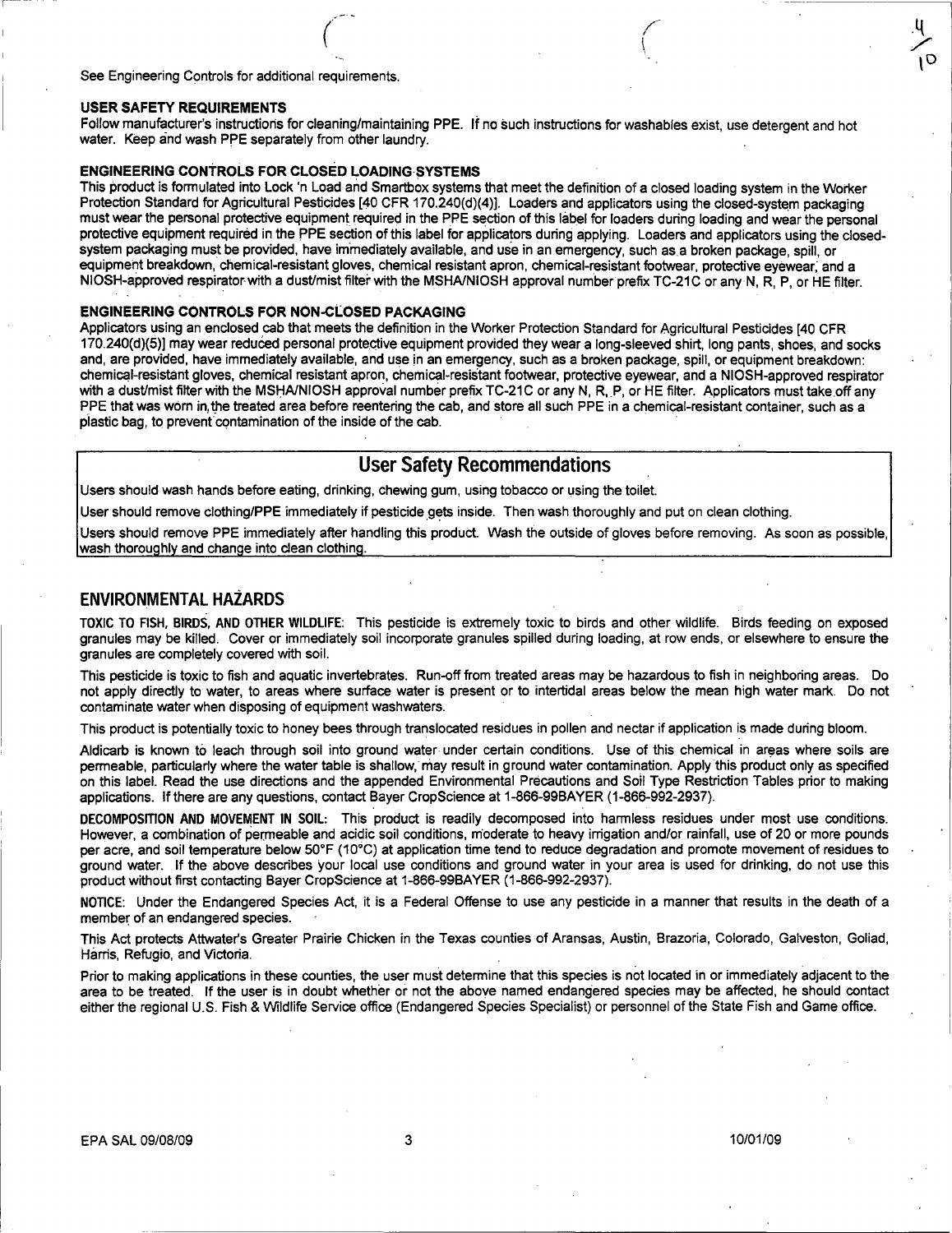# DIRECTIONS FOR USE

 $($ 

#### It is a violation of Federal Law to use this product in a manner inconsistent with its labeling. Read entire label before using this product.

Do not apply this product in a way that will contact workers or other persons, either directly or through drift. Only protected handlers may be in the area during application. For any requirements specific to your State or Tribe, consult the agency responsible for pesticide requiations.

# AGRICULTURAL USE REQUIREMENTS

Use this product only in accordance with its labeling and with the Worker Protection Standard, 40 CFR part 170. This standard contains requirements for the protection of agricultural workers on farms, forests, nurseries, and greenhouses, and handlers of agricultural pesticides. It contains requirements for training, decontamination, notification, and emergency assistance. It also contains specific instructions and exceptions pertaining to the statements on this label about personal protective equipment (PPE), notification to workers, and restricted-entry intervals, The requirements in this box only apply to uses of this product that are covered by the Worker Protection Standard.

Do not enter or allow worker entry into treated areas during the restricted entry interval (REI) of 48 hours.

Exception: If the product is soil-incorporated or soil-injected, the Worker Protection Standard, under certain circumstances, allows workers to enter the treated area if there will be no contact with anything that has been treated. Once the REI has expired, do not allow persons to come into direct contact with treated soil wet as the result of the initial irrigation or rainfall after treatment unless they are wearing the PPE specified below for early entry. PPE required for early entry to treated areas that is permitted under the Worker Protections Standard and that involves contact with anything that has been treated, such as plants, soil, or water is coveralls worn over long-sleeved shirt and long pants, chemical-resistant gloves made of any waterproof material, chemical-resistant footwear plus socks, and protective eyewear.

Notify workers of the application by warning them orally and by posting warning signs at entrances to treated areas.

# STORAGE AND DISPOSAL

#### **STORAGE**

Store unused TEMIK brand 15G Aldicarb Pesticide in original container only; in secure, well ventilated clean dry area out of reach of children and animals. Do not store in areas where temperature averages 115°F (46°C) or greater. Do not store in or around the home or home garden.

#### PESTICIDE DISPOSAL

Do not contaminate water, food, or feed by storage or disposal.

Pesticide wastes are acutely hazardous. Improper disposal of excess pesticide is a violation of federal law. If these wastes·cannot be disposed of by use according to label instructions, contact your state pesticide or environmental control agency or the hazardous waste representative at the nearest EPA regional office for guidance.

#### CONTAINER DISPOSAL

Non-refillable container. Do not reuse or refill this container. Completely empty container into application equipment. Offer for recycling, if available or dispose of empty container in a sanitary landfill or by incineration, or if allowed py state and local authorities, by open burning. If container is burned, stay away from and do not breathe or contact smoke.

(FOR LOCK 'N LOAD AND SMARTBOX PACKAGING ONl V) Refillable container. Refill this container with TEMIK brand 15G Aldicarb Pesticide only. Do not reuse this container for any other purpose. Return empty Lock 'n Load and Smartbox containers to point of purchase.

IN CASE OF TRANSPORTATION OR WAREHOUSE EMERGENCY INVOLVING A SPILL, FIRE, OR EXPOSURE, CALL 1-800-334-7577 TWENTY-FOUR HOURS A DAY IN THE USA.

#### INFORMATION

READ ENTIRE LABEL BEFORE USING THIS PRODUCT.

TEMIK brand 15G Aldicarb Pesticide controls listed insects, mites,. and nematodes. When applied into moist soil at planting and/or postemergence the active ingredient aldicarb is rapidly absorbed by roots and translocated to all parts of the plant. Rainfall or irrigation soon after application will ensure prompt uptake of aldicarb; however, if irrigation is necessary care should be taken not to over irrigate to reduce the potential for residues leaching to ground water. Control often lasts more than six weeks varying with growing conditions, rate of use, and pests. Crop yields are usually increased with treatments of TEMIK brand 15G Aldicarb Pesticide.

#### **RESTRICTIONS**

Use TEMIK brand 15G Aldicarb Pesticide only in accordance with label directions, and restrictions. DO NOT USE ON ANY CROP NOT LISTED ON THIS LABEL OR SUPPLEMENTAL LABELING. Use higher rates on heavy organic or clay soils. Do not exceed the maximum label rate.

Application may only be made using motorized ground application equipment. Application using aircraft, backpack spreaders, or pushtype spreaders is prohibited. Additional restrictions on application equipment pertain to use on citrus, potatoes, and sweet potatoes.

EPA SAL 09/08/09 4 10101/09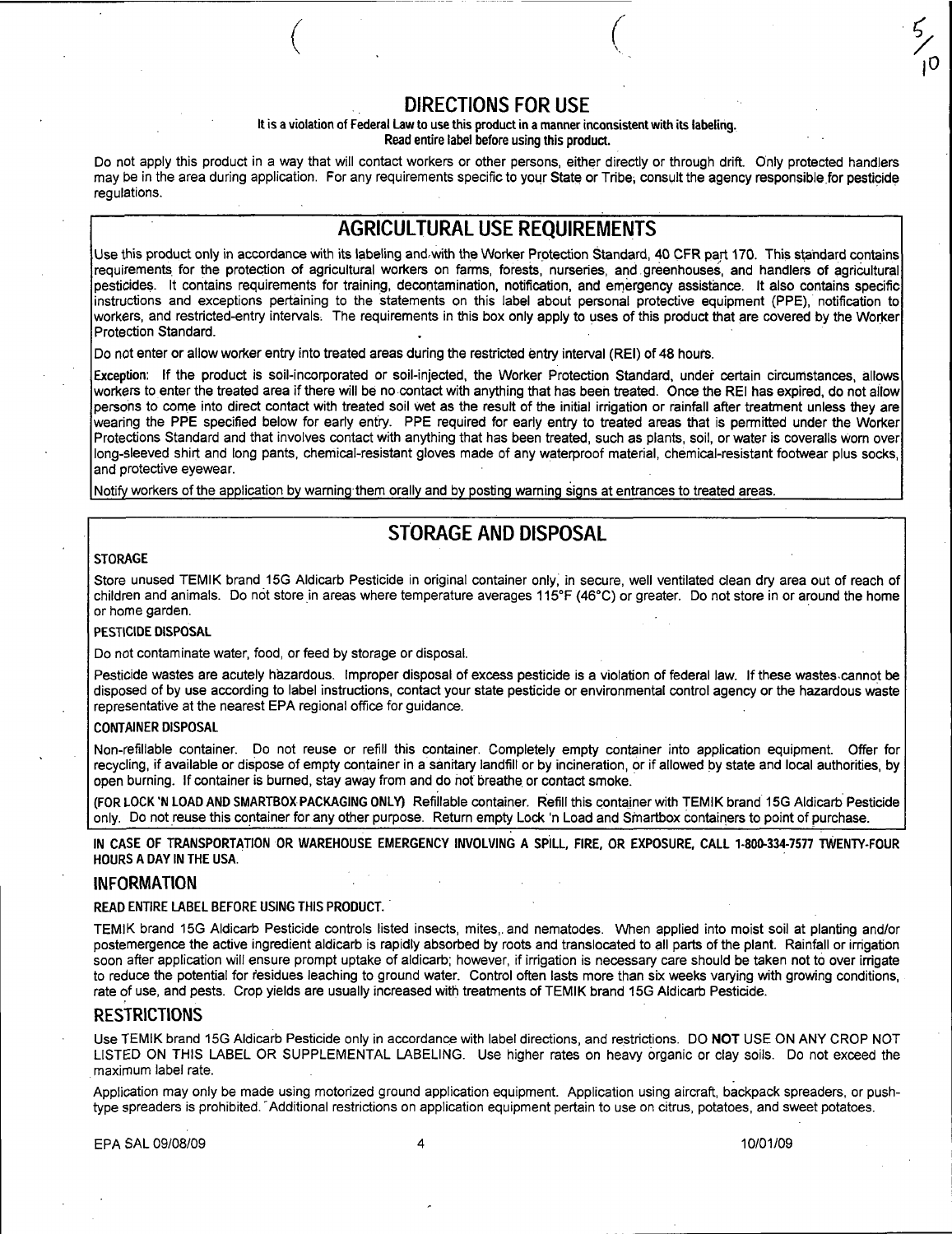Make side-dress applications close enough to plants to allow good uptake by the roots without injury to the plants from root pruning. In irrigated areas, follow application with irrigation within one week. If alternate furrows are irrigated after side-dress application, TEMIK brand 15G Aldicarb Pesticide and water must be on the same side of the plant row. .

 $($ 

Calibrate and adjust ground application equipment to insure proper rate and accurate placement. Clean application equipment thoroughly after use. For any left over material, see instructions for STORAGE AND DISPOSAL in this booklet.

Deep disk any spills at row ends immediately to prevent birds from feeding on exposed granules.

#### GROUND WATER RESTRICTIONS

- Observe Environmental Hazard statements regarding Decomposition and Movement in Soil, and carefully follow Directions For Use.
- In fields having soils with less than 15% field moisture holding capacity, special care must be taken not to over-irrigate, since over-<br>irrigation promotes the leaching of chemicals. Figure 2.1 . The leadstand of the leadstand of the leading of the leading of the leading of the leadings.<br>
UND WATER RESTRICTIONS<br>
Observe Environmental Hazard statements regarding Decomposition and Movement in Soil, and c
- Do not apply within 50 feet of any drinking water well. More restrictive setbacks may apply. See the *Environmental* PreCautions and Soil Type Restriction Tables.
- Do not wash, load or empty application equipment near any well, as this practice is a potential source of ground water contamination. .
- Do not apply this product in the states of Connecticut, Maine, Massachusetts, New Hampshire, New Jersey, New York, Pennsylvania, Rh6de Island, Vermont or Wisconsin, or in Del Norte or Humbolt counties in California or in Curry County, Oregon.
- For State Specific Ground water Restrictions, see the Environmental Precautions and Soil Type Restriction Tables.
- Apply only between March 1. and September 1 when used in California.

#### ROTATIONAL CROPS RESTRICTION

Do not plant any crop not listed on this label in soil treated with TEMIK brand 15G Aldicarb Pesticide within 10 months after the last application with the following exceptions:

#### Six-month plantback restriction

- Do not plant wheat or barley within 6 months after last application.
- Do not plant bulb crops (such as onions or garlic) within 6 months after the last application.
- Do not plant brassica crops (such as broccoli or cabbage) within 6 months after the last application.

#### Eight-month plantback restriction

- Do not plant corn within 8 months of last application.
- Do not plant melons within 8 months after last application.
- Do not plant other cucurbits (such as cucumbers and squash) within 8 months after last application.
- Do not plant fruiting vegetables (such as tomatoes or eggplant) within 8 months after the last application.

#### MEAT AND MILK

Do not allow livestock to graze in treated areas before harvest.

#### COMPATIBILITY

Pesticidal activity of TEMIK brand 15G Aldicarb Pesticide is not affected by normal applications of fertilizers or other pesticides. Its effectiveness may be reduced or lost if applied with alkaline materials such as lime. To minimize potential exposure hazards, do not mix TEMIK brand 15G Aldicarb Pesticide with other materials before application.

í٥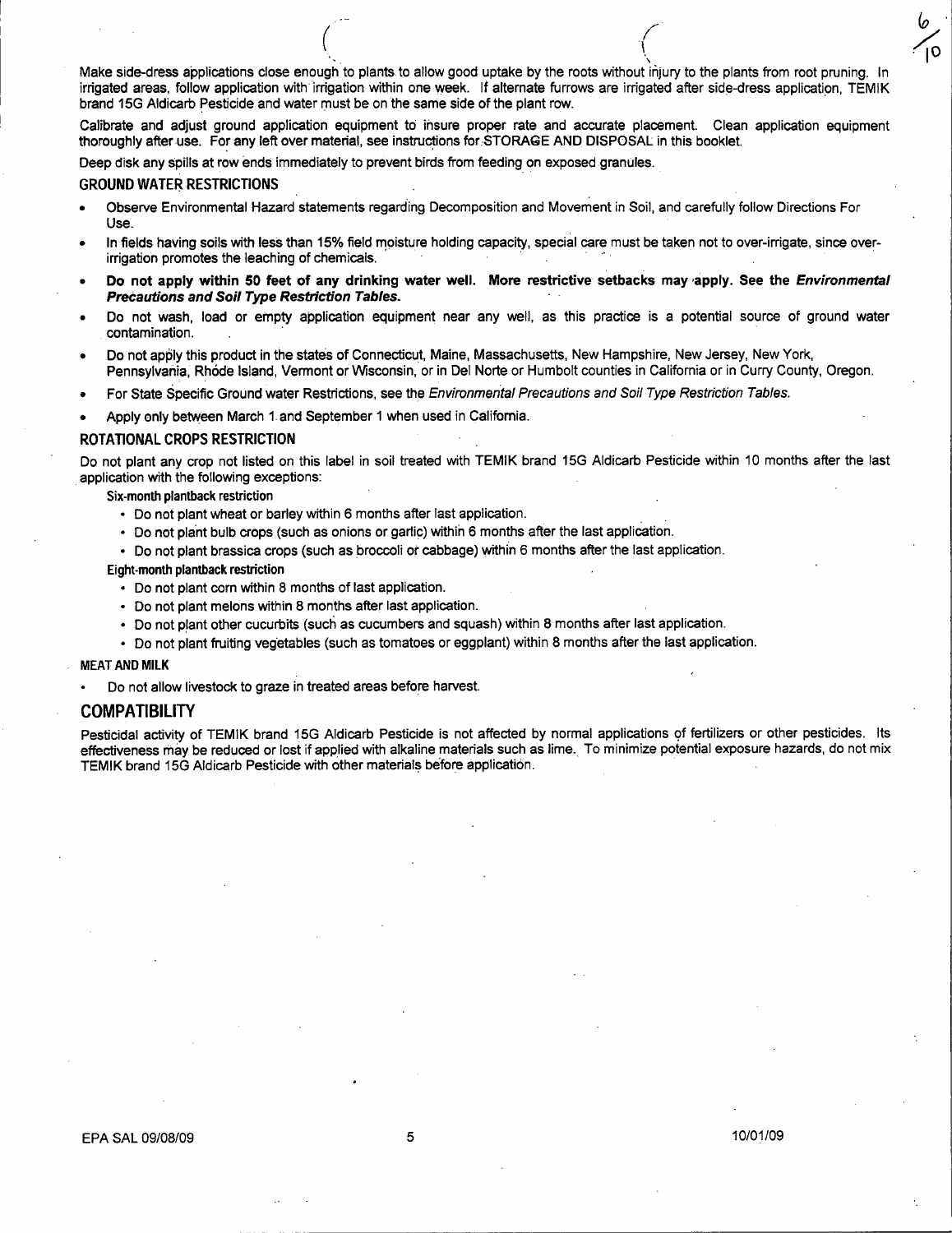# **DIRECTIONS FOR USE**

 $\left(\right)$ 

*y*  10

To provide maximum performance. and to minimize hazard to birds, granules must be placed into bottom of furrow and immediately covered with soil by mechanical means. For all applications, cover or immediately soil incorporate granules spilled during loading, at row ends, or elsewhere to ensure the granules are completely covered with soil. When a range of rates are specified, use the higher rate if pest infestations are expected to be severe.

#### **CITRUS**

Crop Group 10: Calamondin, Citrus citron, Citrus hybrids (includes chironja, tangelo, tangor), Grapefruit, Kumquat, Lemon, Lime, Mandarin (tangerine), Orange (sour, sweet), Pummelo, Satsuma mandarin

| <b>Pests Controlled</b>                                                                                                                | Pounds/Acre<br>(18 To 25 Ft Row Spacing) | <b>Application Instructions</b>                                                                                                                                                                                                                                                                                                                                                                                                                                                             |  |  |
|----------------------------------------------------------------------------------------------------------------------------------------|------------------------------------------|---------------------------------------------------------------------------------------------------------------------------------------------------------------------------------------------------------------------------------------------------------------------------------------------------------------------------------------------------------------------------------------------------------------------------------------------------------------------------------------------|--|--|
| Aphids<br>Mites:<br>Citrus Red<br><b>Citrus Rust</b><br><b>Texas Citrus</b><br>Psyllid :<br>Asian Citrus Psyllid<br>(Diaphorina citri) | 33                                       | Apply just prior to or during the spring flush of foliage growth in a band<br>along the dripline on both sides of tree row. Apply granules in 3 to 6<br>furrows that are 2 to 3 inches deep and spaced on approximately 12-<br>inch centers. Immediately cover with soil by mechanical means. The<br>width of each band should equal 1/4 the tree row spacing.<br>OR<br>If trees are furrow irrigated, apply granules 2 to 3 inches deep in<br>irrigation furrow using 2 shanks per furrow. |  |  |
| <b>Whiteflies</b>                                                                                                                      |                                          |                                                                                                                                                                                                                                                                                                                                                                                                                                                                                             |  |  |
| Citrus Nematode<br>(Except Florida)                                                                                                    |                                          |                                                                                                                                                                                                                                                                                                                                                                                                                                                                                             |  |  |
| Immature Citrus Trees<br>$(1-2 \text{ years old})$                                                                                     | $2.0$ oz / tree                          | Apply granules in a furrow beside individual trees and cover with at<br>least 2 inches of soil by mechanical means.                                                                                                                                                                                                                                                                                                                                                                         |  |  |

REQUIRED APPLICATION EQUIPMENT AND PRACTICES FOR CITRUS

- Application of TEMIK brand 15G Aldicarb Pesticide to citrus must be made only with granular applicators which use Positive Displacement Metering Units such as: Pounds Motor Co., Gandy® Orbit-Air®, Gandy® Orbit-Flow®, Valmar Airflow, and Horstine Farmery Microband™, or Accu~Shot®.
- Cover or immediately soil incorporate granules spilled during loading, at row ends, or elsewhere to ensure the granules are completely covered with soil.

• Immediately deep-disk any spills at row ends or elsewhere to ensure the granules are covered with a layer of soil.

RESTRICTIONS FOR CITRUS

- Not registered for use on Citrus in California.
- When used on citrus in Florida, apply only during the state-required Use Season, which is from November 15 through April 30 in accordance with the "Aldicarb Rule" - Section 5E-2.028 of the Florida Administrative Code (F.A.C).
- The maximum single application rate is 33 pounds per acre per year.
- Do not make more than one application per tree per year.
- Do not allow livestock to graze in treated areas.
- Do not harvest lemons within 30 days of application.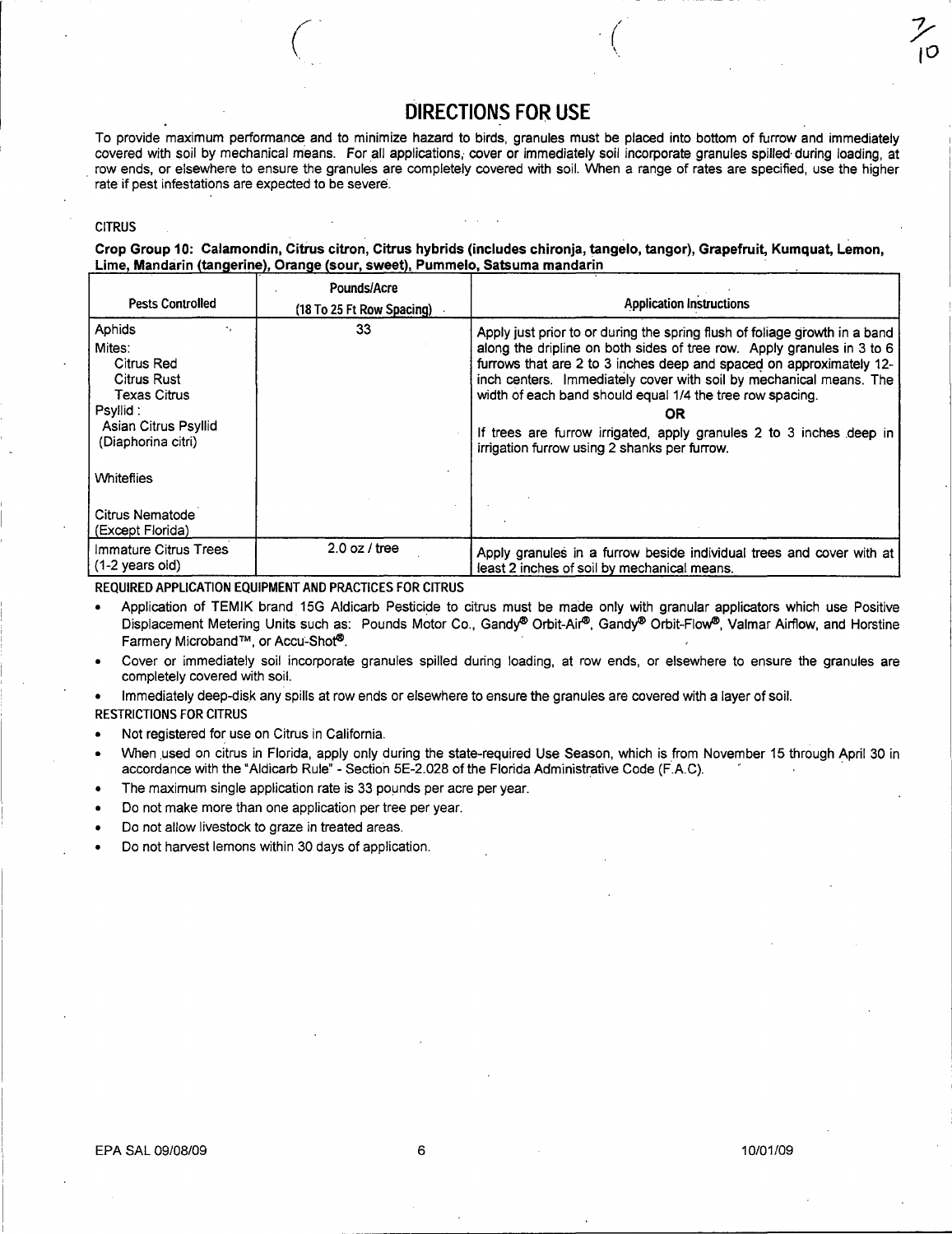ACUTE TOXICITY AND GROUND WATER CONTAMINATION<br>For retail sale to and use only by Certified Applicators or persons under the direct supervision of a Certified Applicator, and only for those uses covered by the Certified Applicator's certification.

**RESTRICTED USE PESTICIDE** 

 $($ 

# **TEMIK® brand 15G Aldicarb Pesticide**  EPA Reg; No. 264·330 Environmental Precautions **and Soil Type Restriction Tables**



Refer to the container label for additional use precautions and directions.



P.O. Box 12014, 2 T.W. Alexander Drive

Research Triangle Park, North Carolina 27709

1-866·99BAYER (1-866·992·2937) http://www.bayercropscience.us

TEMIK is a registered trademark of Bayer.

#### Bayer CropScience lP

 $\frac{8}{5}$ .<br>IO

EPA SAL 09/08/09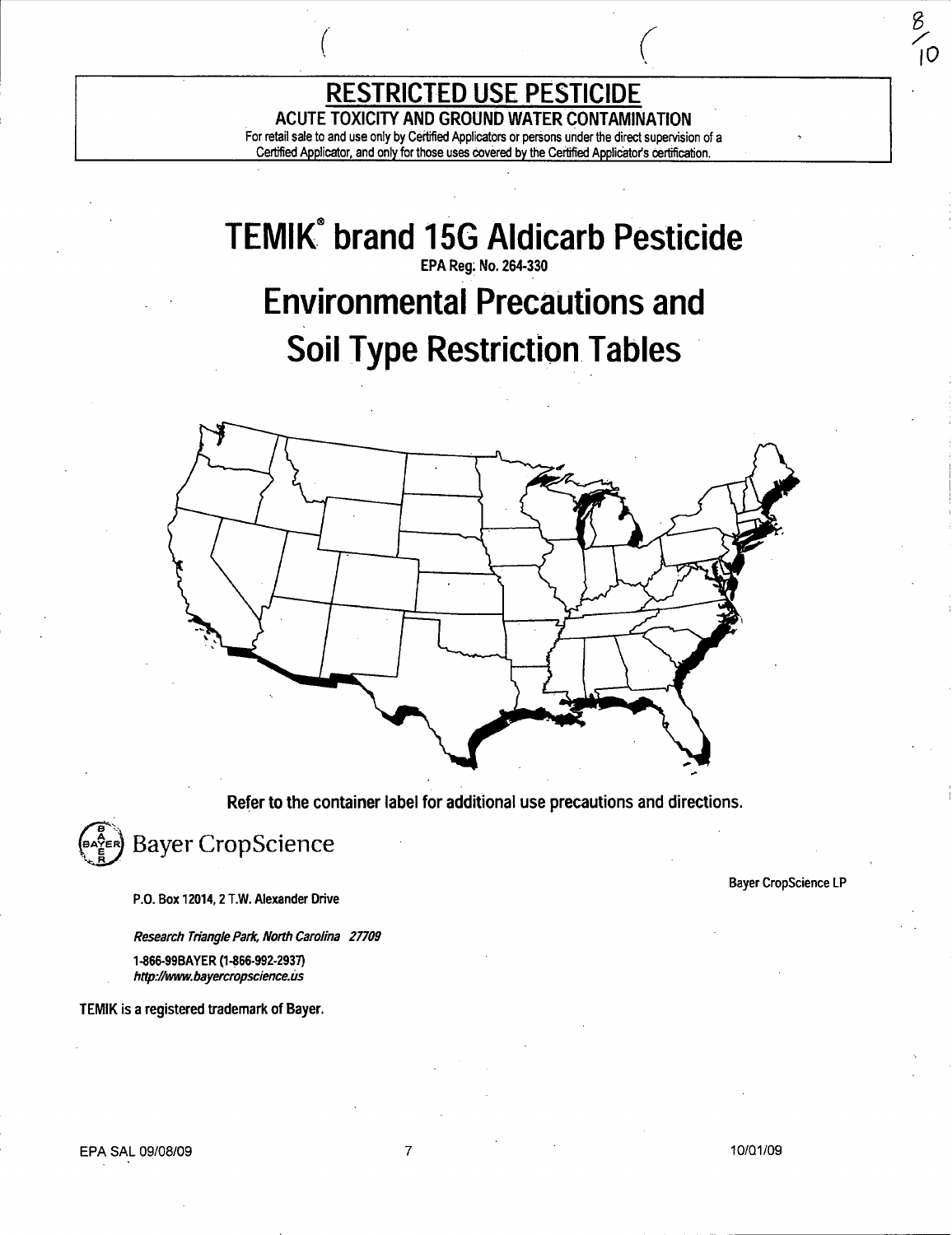### ENVIRONMENTAL PRECAUTIONS GENERAL USE RESTRICTIONS

 $\bigg($ 

#### AGRICULTURAL CHEMICALS HAVE THE POTENTIAL TO MOVE INTO SHALLOW GROUND WATER. THE FOLLOWING RESTRICTIONS HAVE BEEN DEVELOPED TO PROTECT DRINKING WATER SUPPLIES.

#### DO NOT APPLY WITHIN 50 FEET OF ANY DRINKING WATER WELL TO MINIMIZE CONTAMINATION BY SURFACE RUNOFF. MORE STRINGENT RESTRICTIONS MAY BE REQUIRED. AS DISCUSSED BELOW. .

Do not wash, load, or empty application equipment near any well, as this practice is a potential source of ground water contamination. In fields having soils with less than 15% field moisture holding capacity; special care must be taken not to over-irrigate, since substantial over-irrigation promotes the leaching of chemicals.

Contact your state pesticide regulatory authority for further information on state requirements for the use of this product.

 $\bigg($ 

Some states have or may be developing more restrictive regulations regarding the use and application of TEMIK brand 15G Aldicarb Pesticide. Follow all state regulations restricting the use and application of this product, including limitations on applications near drinking water sources. In all cases, the more restrictive requirements must be followed. It is the responsibility of the applicator to document the construction of wells claimed not to be shallow.

### STATE SPECIFIC GROUND WATER LIMITATIONS

## FOLLOW THE LISTED "ADDITIONAL RESTRICTIONS" if the following conditions are present:

| FL        | Vulnerable Peanut and Cotton<br><b>Soils</b><br>Loamy sand or sand surface<br>soils and subsoils with an<br>average organic matter in the<br>upper 12 inches of less than<br>2% by weight. Any soil<br>classified with a soil hydrologic<br>group of C or D is not<br>considered a restricted soil<br>regardless of other properties. | If TEMIK brand 15G Aldicarb Pesticide is applied to peanuts or cotton in Florida<br>and a vulnerable soil is present (see soils listed below), and the water table is<br>less than 25 feet below ground surface, do not apply within 500 feet of a<br>drinking water well unless it is known or reasonably believed based upon<br>authoritative sources that such wells are either cased to 100 feet below ground<br>level or a minimum of 30 feet below the water table. In Florida, it is the<br>responsibility of the applicator to document the construction of wells claimed<br>not to be shallow. This must consist of: (a) a copy of the well completion report<br>issued by the appropriate water management district; or (b) a statement<br>certified as to accuracy by a licensed well contractor. The U.S.D.A. Natural<br>Resources Conservation Service which serves your county can tell you if the<br>soils on your farm fall within the following types of vulnerable soils. If it is not<br>known whether the water table is greater than 25 feet below ground surface,<br>assume that the water table is less than 25 feet below ground surface. See<br>Section 5E-2.028, Florida Administrative Code (F.A.C.), for additional<br>restrictions.                    |                  |                        |                              |                                                                                                                                                        |          |
|-----------|---------------------------------------------------------------------------------------------------------------------------------------------------------------------------------------------------------------------------------------------------------------------------------------------------------------------------------------|-------------------------------------------------------------------------------------------------------------------------------------------------------------------------------------------------------------------------------------------------------------------------------------------------------------------------------------------------------------------------------------------------------------------------------------------------------------------------------------------------------------------------------------------------------------------------------------------------------------------------------------------------------------------------------------------------------------------------------------------------------------------------------------------------------------------------------------------------------------------------------------------------------------------------------------------------------------------------------------------------------------------------------------------------------------------------------------------------------------------------------------------------------------------------------------------------------------------------------------------------------------------------------------|------------------|------------------------|------------------------------|--------------------------------------------------------------------------------------------------------------------------------------------------------|----------|
|           |                                                                                                                                                                                                                                                                                                                                       | Adamsville                                                                                                                                                                                                                                                                                                                                                                                                                                                                                                                                                                                                                                                                                                                                                                                                                                                                                                                                                                                                                                                                                                                                                                                                                                                                          | Bigbee           | Foxworth               | Lake                         | Ortega                                                                                                                                                 | Tavares  |
|           |                                                                                                                                                                                                                                                                                                                                       | Alaga<br><b>Alpin</b>                                                                                                                                                                                                                                                                                                                                                                                                                                                                                                                                                                                                                                                                                                                                                                                                                                                                                                                                                                                                                                                                                                                                                                                                                                                               | Candler<br>Eglin | Gainesville<br>Kershaw | Lakeland<br><b>Neilhurst</b> | Paola<br>Penney                                                                                                                                        | Valdosta |
|           |                                                                                                                                                                                                                                                                                                                                       | Archbold                                                                                                                                                                                                                                                                                                                                                                                                                                                                                                                                                                                                                                                                                                                                                                                                                                                                                                                                                                                                                                                                                                                                                                                                                                                                            | Florahome        | Klej                   | Orlando                      | Quartzipsamments                                                                                                                                       |          |
|           |                                                                                                                                                                                                                                                                                                                                       | Astatula                                                                                                                                                                                                                                                                                                                                                                                                                                                                                                                                                                                                                                                                                                                                                                                                                                                                                                                                                                                                                                                                                                                                                                                                                                                                            | Fort Meade       |                        | Orsino                       | Satellite                                                                                                                                              |          |
|           |                                                                                                                                                                                                                                                                                                                                       |                                                                                                                                                                                                                                                                                                                                                                                                                                                                                                                                                                                                                                                                                                                                                                                                                                                                                                                                                                                                                                                                                                                                                                                                                                                                                     |                  |                        |                              |                                                                                                                                                        |          |
| FL.       | <b>Vulnerable Citrus Soils</b>                                                                                                                                                                                                                                                                                                        | In Florida, state regulations Section 5E-2.028 F.A.C., require that TEMIK brand<br>15G Aldicarb Pesticide not be used on Florida citrus within 1000 feet of a<br>drinking water well regardless of depth of water table, when soils (such as<br>those listed below) have a permeability rate greater than 20 inches per hour<br>with an available water capacity less than 0.06 in all layers to a depth of 80<br>inches as identified by the U.S.D.A. Natural Resources Conservation Service,<br>unless it is known or reasonably believed based on authoritative sources that<br>such wells are either cased to 100 feet below ground level or a minimum of 30<br>feet below the water table. The U.S.D.A. Natural Resources Conservation<br>Service which serves your county can tell you if the soils in your grove(s) fall<br>within this category.<br>Adamsville<br>Candler<br>Neilhurst<br>Paola<br>St. Lucie<br>Archbold<br>Cassia<br>Satellite<br><b>Tavares</b><br>Orsino<br>Astatula<br>∙Lake<br>Palm beach<br>In Florida, it is the responsibility of the applicator to document the construction<br>of wells claimed not to be shallow. This must consist of (a) a copy of the well<br>completion report issued by the appropriate water management district; or (b) a |                  |                        |                              |                                                                                                                                                        |          |
| <b>FL</b> | Other Soils, All Crops                                                                                                                                                                                                                                                                                                                |                                                                                                                                                                                                                                                                                                                                                                                                                                                                                                                                                                                                                                                                                                                                                                                                                                                                                                                                                                                                                                                                                                                                                                                                                                                                                     |                  |                        |                              | statement certified as to accuracy by a licensed well contractor.<br>State regulations require that TEMIK brand 15G Aldicarb Pesticide not be          |          |
|           |                                                                                                                                                                                                                                                                                                                                       |                                                                                                                                                                                                                                                                                                                                                                                                                                                                                                                                                                                                                                                                                                                                                                                                                                                                                                                                                                                                                                                                                                                                                                                                                                                                                     |                  |                        |                              | applied within 300 feet of any drinking water well. See Section 5E-2.028,<br>F.A.C., and additional restrictions for peanut, cotton, and citrus above. |          |

EPA SAL 09/08/09